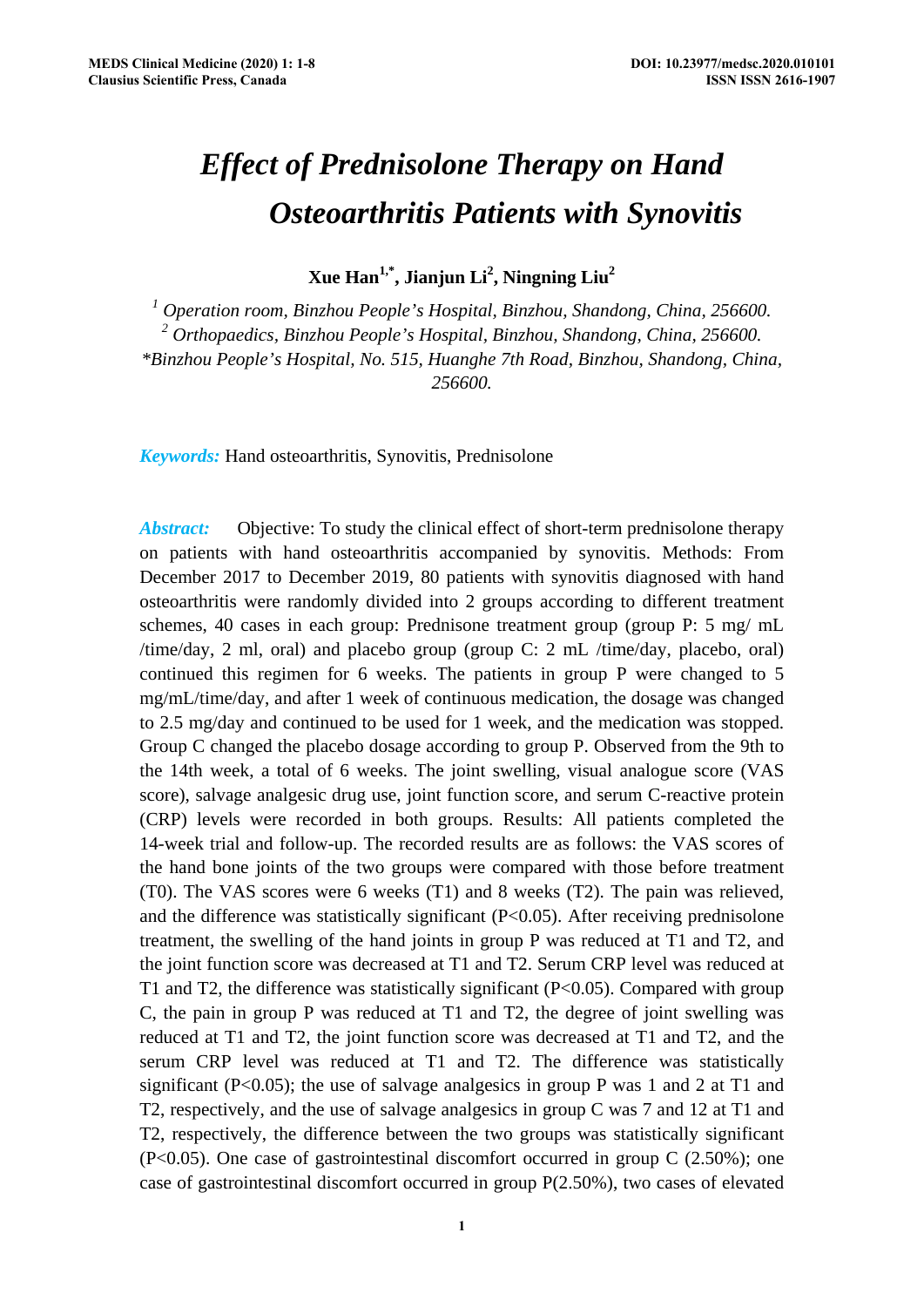blood glucose(5.00%), and one case of rash(2.50%). There was no significant difference in the occurrence of adverse reactions between the two groups (P>0.05). Conclusion: The short-term treatment of prednisolone can significantly improve the pain symptoms of hand osteoarthritis, reduce the synovitis reaction, and there are no obvious adverse events, which can effectively improve hand joint function.

## **1. Introduction**

Osteoarthritis (OA) is a common and chronic clinical degenerative osteoarthritic disease [1], with middle-aged and elderly patients being the most prevalent group for the disease. The prevalence of hand osteoarthritis (HOA) is 8%-10%, and the small joints of the hand are often affected, with the distal interphalangeal joints being the most commonly affected [2]. The main clinical manifestations of HOA are deformity, pain and limited movement of the hand joints. Due to pain and limited finger movement, it causes many inconveniences to patients' life and work [3]. At present, NSAIDs are widely used in clinical practice, but they can only obtain short-term relief of pain symptoms and do not fundamentally alleviate the further development of the disease [4], and the long-term application of NSAIDs may lead to digestive complications. Numerous studies in recent years have confirmed that the inflammatory pain and imaging changes that occur in osteoarthritis are not only caused by mechanical injury, but local inflammatory responses also play a role [5,6]. Glucocorticoids, as a multi-targeted anti-inflammatory drug, can effectively inhibit the inflammatory response, so our hospital has obtained good clinical results by giving prednisolone to some patients with hand arthritis associated with synovitis, which is now reported as follows:

## **2. Information and methodology**

## **2.1 2.1 General information.**

One hundred patients who visited our outpatient clinic between December 2017 and December 2019, who were diagnosed with osteoarthritis of the hand with synovitis were selected, of which 20 patients were excluded and finally a total of 80 patients were included in the study. Patients were randomly divided into 2 groups of 40 patients according to different treatment regimens: the prednisolone treatment group (group P) and the placebo group (group C). The mean age of group P was  $62.62 \pm 1.81$ years, with 4 males and 36 females, and the mean duration of the disease was 2.42 $\pm$ 1.32 years. The mean age of group C was 65.63 $\pm$ 1.54 years, with 5 males and 35 females, and the mean duration of the disease was  $2.21 \pm 1.12$  years. Both groups were high in female patients, but there was no statistical difference in age, sex, BMI, disease duration or pre-treatment VAS score between the two groups (P>0.05), see Table 1:

Table 1 Comparison of the general condition of the two groups of patients (n=40)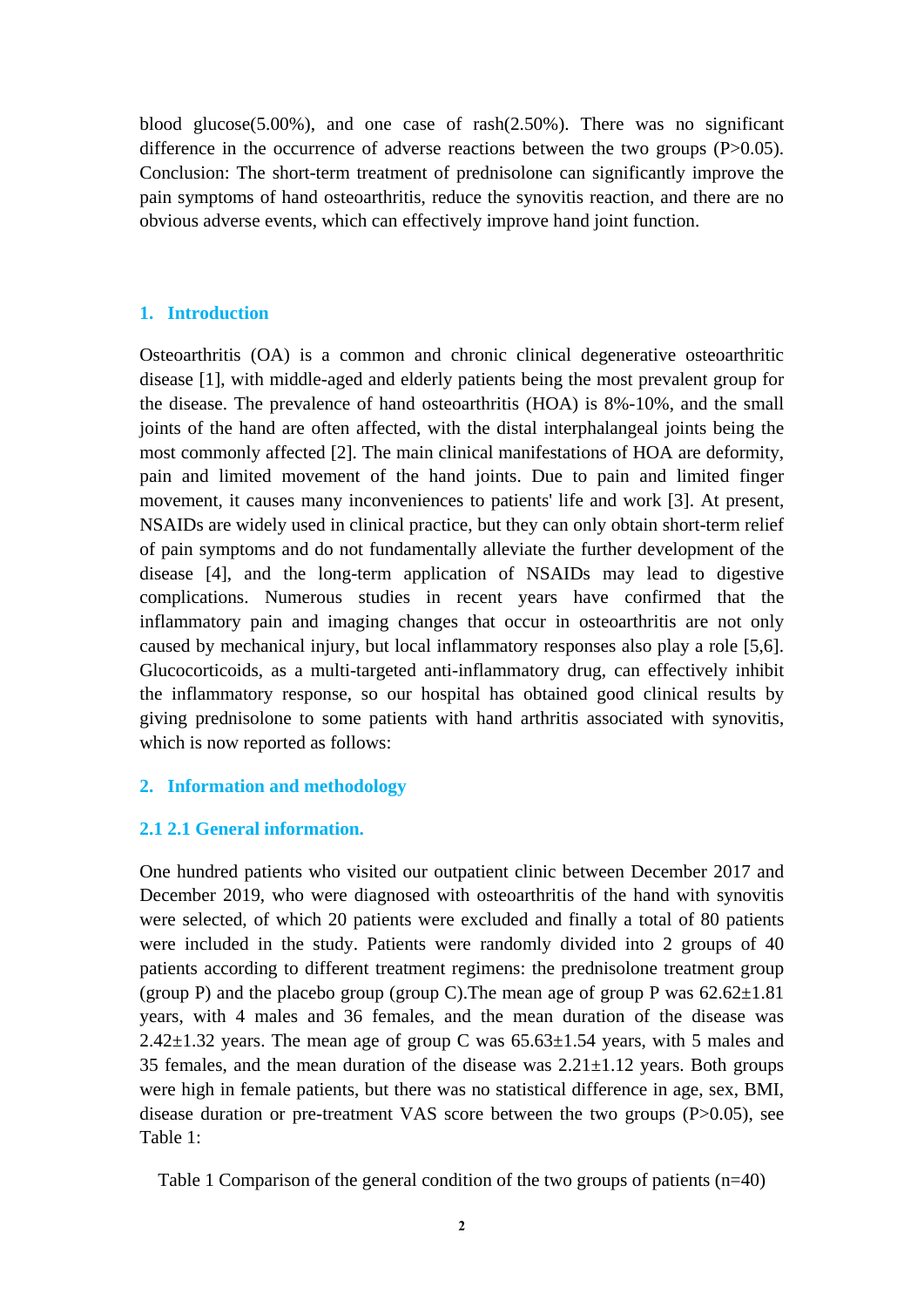| index                              | Group P          | Group $C$        |
|------------------------------------|------------------|------------------|
| year(y, $x \pm s$ )                | $62.62 \pm 1.81$ | $65.63 \pm 1.54$ |
| sex ratio(Female/Male)             | 36/4             | 35/5             |
| BMI(kg/m <sup>2</sup> , x $\pm$ s) | $23.41 \pm 2.32$ | $22.82 \pm 1.21$ |
| course of disease(y, $x \pm s$ )   | $2.42 \pm 1.32$  | $2.21 \pm 1.12$  |
| VAS(score, $x \pm s$ )             | $6.43 \pm 0.21$  | $6.36 \pm 0.19$  |

### **2.2 Criteria for selection.**

Patients selected for clinical treatment were required to meet the following criteria: meeting the diagnostic criteria for osteoarthritis of the hand established by the Osteoarthritis Section of the American College of Rheumatology [7], with concomitant synovitis. ①hand pain, soreness, and stiffness most of the month; ②hard tissue hypertrophy in 2 or more of the 10 designated hand joints; ③swelling of less than 2 metacarpophalangeal joints; ④swelling of more than 1 distal interphalangeal joint; **S** deformity in 2 or more of the 10 designated joints. Osteoarthritis is diagnosed when $(1)+(2)+(3)+(4)$ , or $(1)+(2)+(3)+(5)$ are satisfied. (Note: The 10 designated joints include the 2nd and 3rd interphalangeal and proximal interphalangeal joints and the 1st carpal joint bilaterally)

Exclusion criteria: (1) patients with severe systemic disease, such as severe cardiovascular or cerebrovascular disease; (2) patients with severe hand and joint deformities; (3) patients with short-term glucocorticosteroid therapy; (4) patients who did not agree to be enrolled.

Exclusion criteria: (1) self withdrawal midway through the study due to their own reasons and inability to persist; (2) serious adverse reactions during the study.

This study has been approved by the ethics committee of our hospital, and all included patients were introduced to the study process and signed an informed consent form.

## **2.3 Treatment protocol**

Group P: Prednisolone 5 mg/mL/day, 2 ml, orally. Group C: Placebo 2 mL/day, orally, continued this regimen for 6 weeks. Patients in Group P changed to 5 mg/mL/day, continued the medication for 1 week, changed the dosage to 2.5 mg/day continued the medication for 1 week and then discontinued the medication. Group C changed the placebo dosage usage according to Group P, during treatment. When the patient's VAS score was>5, paracetamol 300 mg/time was applied for remedial analgesia, with a maximum allowable dose of 3  $g$ /day. After discontinuation of the drug, follow-up was started at week 9 and continued until 14week.

### **2.4 Observations**

Swollen joints are graded according to whether the patient's joints are swollen and the degree of swelling: no swelling (grade 0), fullness (grade 1), thickening of the joint (grade 2), significant swelling of the joint (grade 3).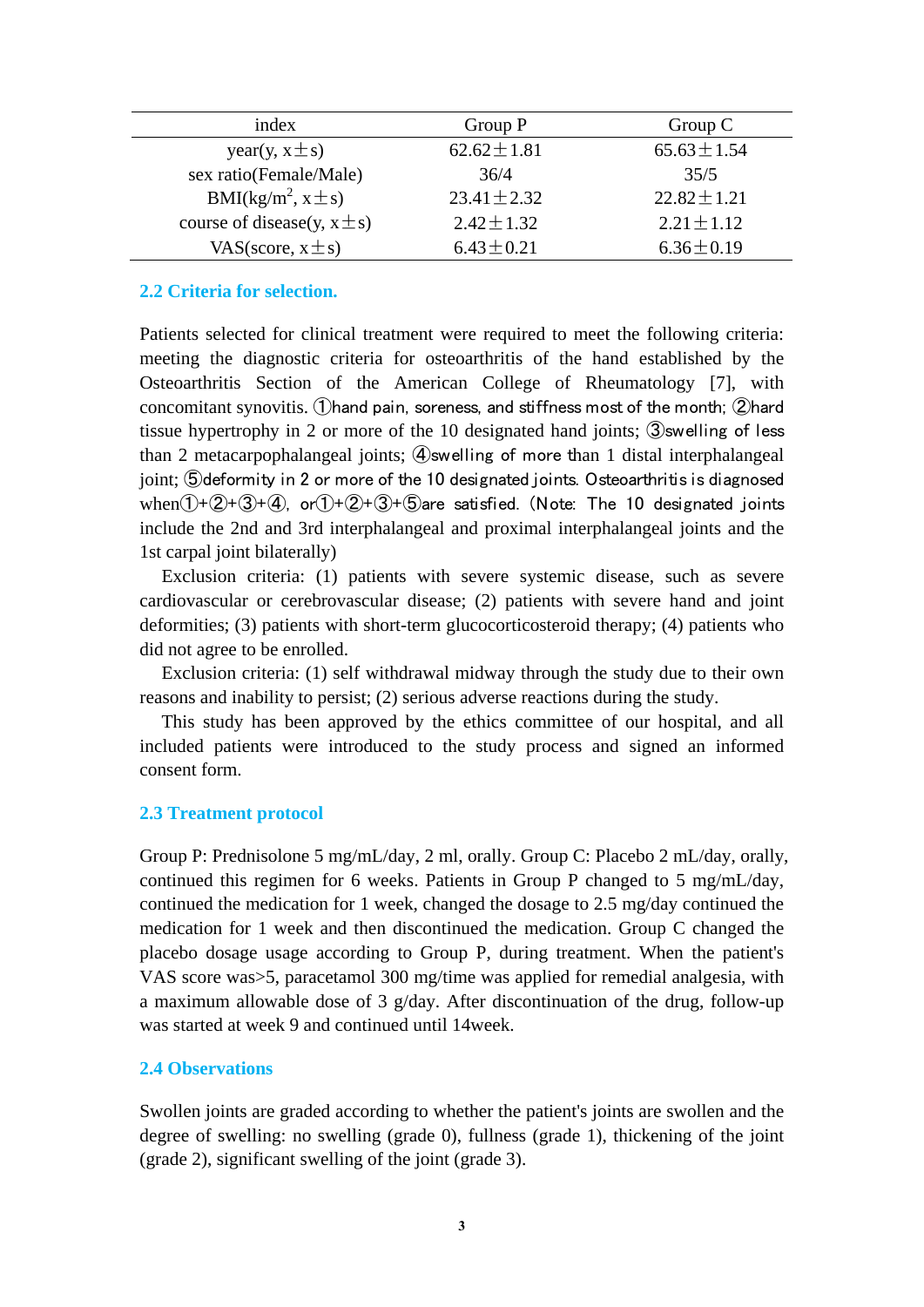Visual Analogue Score (VAS score) During treatment and follow-up, the patient's joint pain was assessed according to the VAS score: a 10 cm horizontal line was drawn on a piece of paper, with 0 at one end for no pain, 10 at the other end for severe pain, and different levels of pain in the middle. The patient is asked to indicate the level of pain by putting a level number on the line according to how he or she feels. A higher score indicates a higher level of pain.

Use of remedial analgesics the number of times remedial analgesics were administered at the time of treatment was recorded separately for all patients.

Joint function scores Joint range of motion decreased by  $\leq 1/3$  with mild limitation of motion (3 points); joint range of motion decreased by  $>1/3$  and was  $\leq 2/3$  with significant limitation of motion (6 points); joint range of motion decreased by > 2/3 with severe limitation of motion (9 points).

Serum C-reactive protein (CRP) levels were measured by enzyme-linked immunosorbent assay (ELISA) in peripheral venous blood of patients before (T0), 6 weeks (T1), 8 weeks (T2) and 14 weeks (T3) of treatment, respectively.

## **2.5 Statistical analysis**

The statistical software SPSS 22.0 was used to analyze and process the data. The mean plus or minus standard deviation  $(x \pm s)$  was used for measurement data, and paired-sample t-test was used for intra-group comparisons; the percentage (%) was used for count data, and x2 test was used.

### **3. Results**

The follow-up showed that the VAS score of the hand osteoarthritis in the two groups was reduced at 6 weeks of treatment (T1) and pain was relieved at 8 weeks of treatment (T2) compared with the pre-treatment (T0), and the difference was statistically significant  $(P<0.05)$ . The patients in group P received prednisolone treatment and the swelling of the hand joints was reduced at T1 and T2, the joint function score was reduced at T1 and T2, the Serum CRP level was reduced at T1 and T2, and the difference was statistically significant (P<0.05).The pain level, reduction in joint swelling at T1 and T2, reduction in joint function score at T1 and T2, and reduction in serum CRP level at T1 and T2 in group P compared to group C were statistically significant (P<0.05), see Table 2 and Table 3.

Table 2 VAS score, joint function score and serum CRP levels in the two groups of patients ( $n=40$ ,  $x\pm s$ )

| group   | Time           | VAS(score)        | Joint Function<br>Score(score) | CRP(mg/l)            |  |
|---------|----------------|-------------------|--------------------------------|----------------------|--|
|         | $T_0$          | $6.43 \pm 0.21$   | $6.52 \pm 0.11$                | $25.12 \pm 1.31$     |  |
|         | $T_1$          | $4.12 \pm 0.11**$ | $3.52 \pm 0.12^{*}$            | 15.32                |  |
| Group P |                |                   |                                | $1.25**$             |  |
|         | T <sub>2</sub> | $3.28 \pm$        | $3.28 \pm 0.05**$              | 12.51                |  |
|         |                | $0.09**$          |                                | $1.13*$ <sup>#</sup> |  |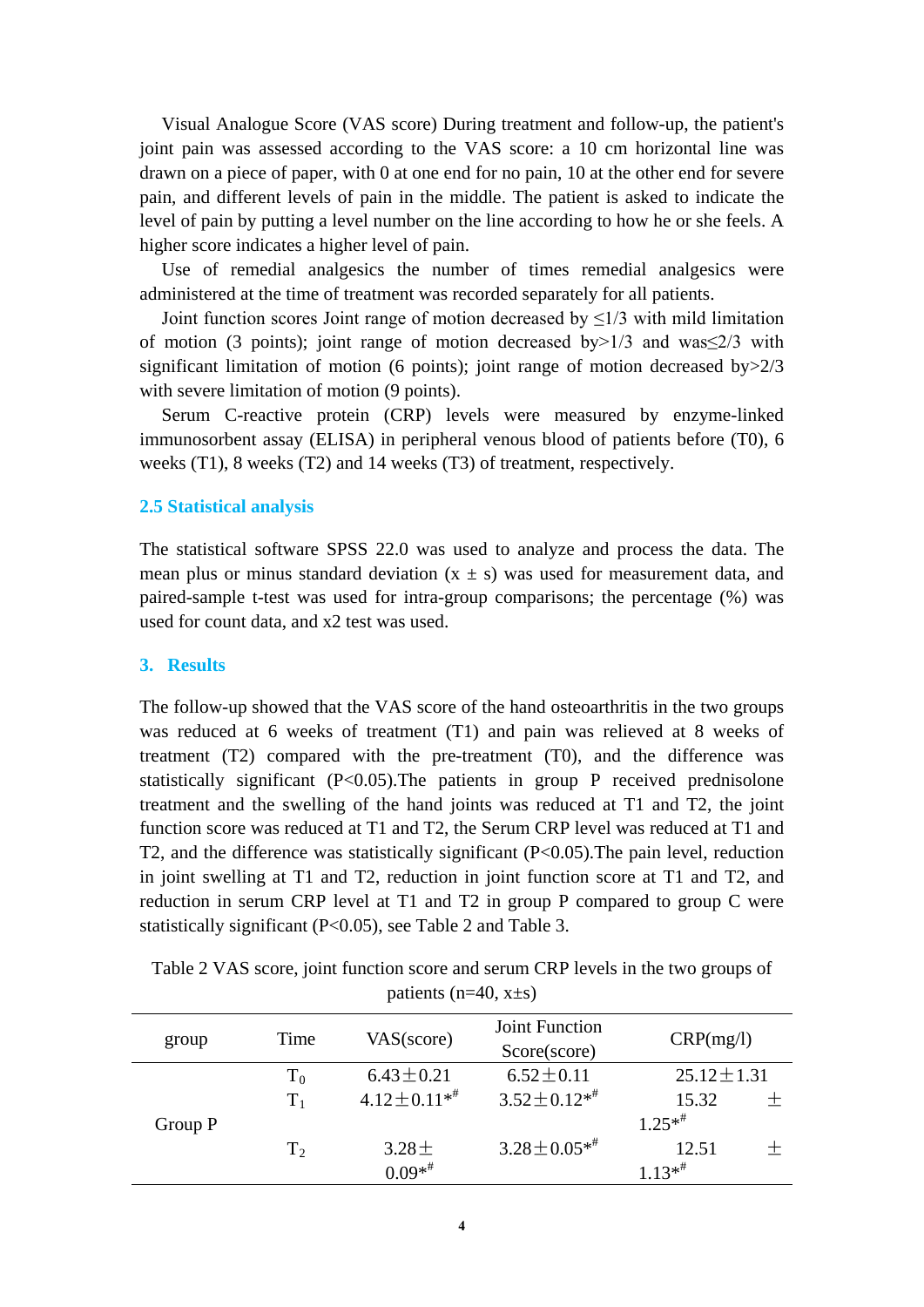|           | $T_{3}$        | $5.31 \pm 0.07$   | $5.21 \pm 0.12$  | $22.14 + 1.23$     |
|-----------|----------------|-------------------|------------------|--------------------|
|           | $T_0$          | $6.36 \pm 0.19$   | $6.76 \pm 0.15$  | $25.31 + 1.42$     |
|           | $T_{1}$        | $5.13 \pm 0.12^*$ | $4.13 \pm 0.11*$ | $19.32 \pm 1.23$ * |
| Group $C$ | T <sub>2</sub> | $4.11 \pm 0.11*$  | $3.81 \pm 0.06*$ | $17.28 \pm 1.21*$  |
|           | $T_{3}$        | $5.32 + 0.09$     | $5.22 \pm 0.07$  | $23.24 + 1.13$     |

| Note: compared to T0 $^*P<0.05$ ; compared to Group C #P<0.05 |  |  |
|---------------------------------------------------------------|--|--|
|                                                               |  |  |

| Time           | Level   | Group P           | Group C        |
|----------------|---------|-------------------|----------------|
|                | Level 0 | 5                 | $\overline{4}$ |
|                | Level 1 | 14                | 10             |
| $T_0$          | Level 2 | 11                | 15             |
|                | Level 3 | 10                | 11             |
|                | Level 0 | 6                 | 5              |
|                | Level 1 | $15^{*}$          | 12             |
| $T_1$          | Level 2 | $12^{*^{\#}}$     | 13             |
|                | Level 3 | $7*$ <sup>#</sup> | 10             |
|                | Level 0 | 7                 | 6              |
|                | Level 1 | $16^{*}$          | 14             |
| T <sub>2</sub> | Level 2 | $13^{*}$          | 12             |
|                | Level 3 | $4*$ <sup>#</sup> | 8              |
|                | Level 0 | $\overline{4}$    | $\overline{4}$ |
|                | Level 1 | 13                | 12             |
| $T_3$          | Level 2 | 15                | 13             |
|                | Level 3 | 8                 | 11             |

Table 3 Swelling of hand joints in both groups (n=40)

Note: compared to T0 \*P<0.05; compared to Group C #P<0.05

The remedial analgesic medication use in group P was 1 case and 2 cases at T1 and T2, respectively, and the remedial analgesic medication use in group C was 7 cases and 12 cases at T1 and T2, respectively, and the difference between the two groups was statistically significant (P<0.05), see Table 4.

| Table 4 Remedial analgesia in both groups $(n=40)$ |  |  |
|----------------------------------------------------|--|--|
|                                                    |  |  |

| Group         |                             |               |
|---------------|-----------------------------|---------------|
| Group P       | $1(2.5\%)^{\#}$             | $2(5.0)^{\#}$ |
| Group $C$     | 7(17.5%)                    | $12(30.0\%)$  |
| $\sim$ $\sim$ | $\sim$ $\sim$ $\sim$ $\sim$ |               |

Note: compared to Group C #P<0.05

Group C had one case of gastrointestinal discomfort with an incidence of 2.50%; group P had one case of gastrointestinal discomfort with an incidence of 2.50%, two cases of elevated blood glucose with an incidence of 5.00%, and one case of rash with an incidence of 2.50%. The difference in the occurrence of adverse reactions between the two groups was not statistically significant (P>0.05), see Table 5.

Table 5 Incidence of adverse events in both groups (n=40)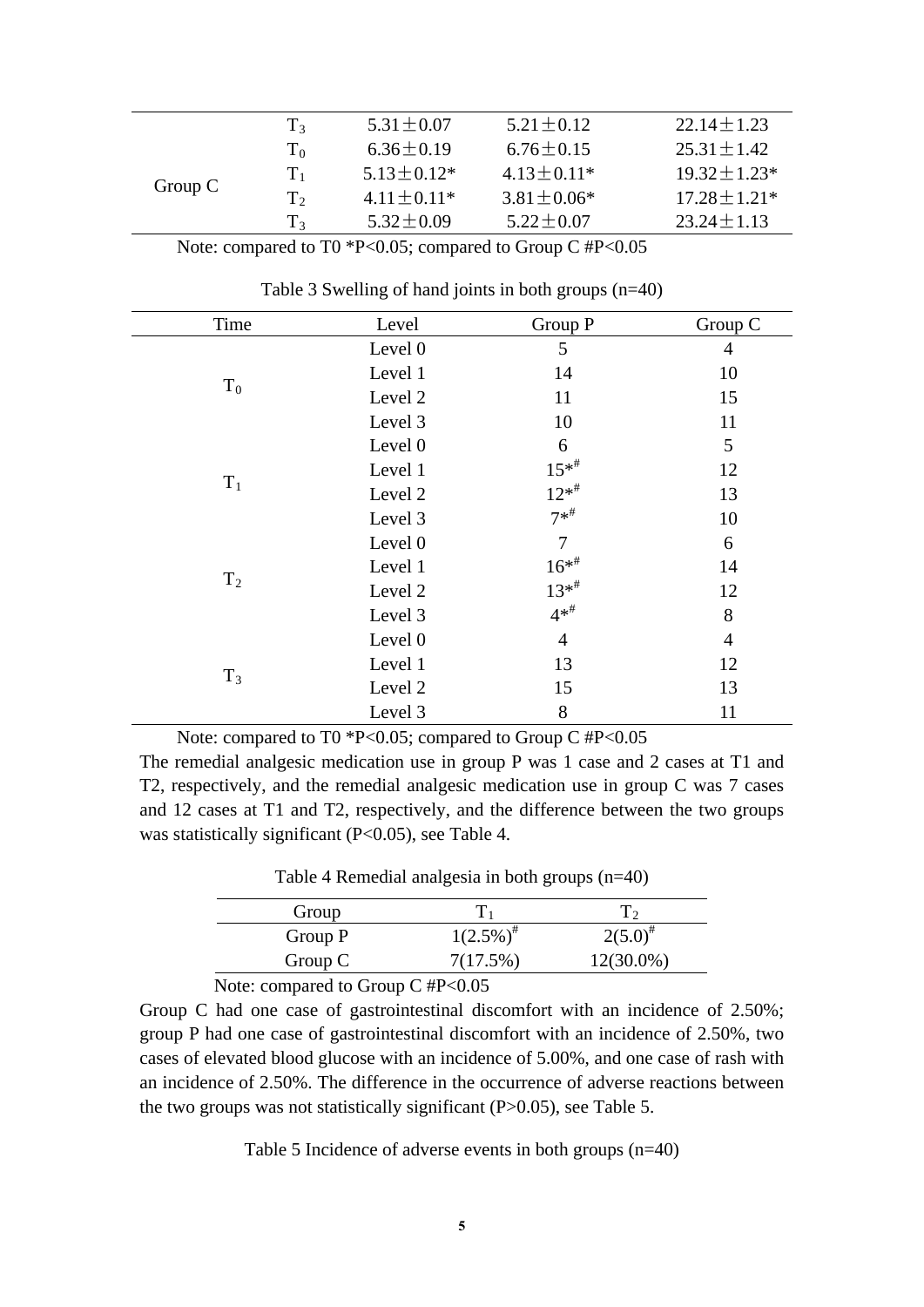| adverse events $(\case (%) )$ | Group P     | Group C     |
|-------------------------------|-------------|-------------|
| Gastrointestinal discomfort   | $1(2.50\%)$ | $1(2.50\%)$ |
| elevated blood sugar          | $2(5.00\%)$ |             |
| skin rash                     | $1(2.50\%)$ |             |

#### **4. Discussions**

Osteoarthritis of the hand, a degenerative pathology, due to age, trauma, strain, inflammation and other factors caused by degenerative damage to articular cartilage, joint edges and subchondral bone reactive hyperplasia, the main clinical manifestations: joint pain, joint swelling, morning stiffness, joint deformity and limited joint movement, accompanied by synovitis, the symptoms are prone to recurrence, in severe cases may eventually lead to severe joint deformity or even disability [8-10]. At present, as the pathogenesis is not yet clear, there is no effective standard of treatment measures for hand osteoarthritis in clinical practice, mainly through drugs (anti-inflammatory drugs, analgesics) to alleviate pain, and in the advanced stage of the disease can only perform joint replacement surgery, which will eventually seriously affect the quality of life of patients [11-13]. Therefore, it is very important to intervene in patients with osteoarthritis associated with synovitis.

Numerous recent studies have confirmed that inflammatory pain and radiographic changes in osteoarthritis are not only caused by mechanical injury, but also by local inflammatory responses [14,15]. Glucocorticoids, as a multi-targeted anti-inflammatory agent, are effective in suppressing the inflammatory response [16]. Prednisolone, a glucocorticoid, has anti-inflammatory properties that inhibit the development of connective tissue hyperplasia, reduce capillary permeability and decrease cell membrane permeability, thereby reducing inflammatory leakage. The results of this study showed that in patients with osteoarthritis of the hand associated with inflammatory symptoms, a 6-week regimen of applying prednisolone 10 mg significantly improved pain levels and hand osteoarthritis function. The VAS score of hand osteoarthritis was lower and pain was relieved at T1 and T2, the difference was statistically significant  $(P<0.05)$ , and it was higher at T3, the difference was not statistically significant (P>0.05). Patients in group P, after receiving prednisolone treatment, had less swelling of hand joints at T1 and T2 and lower joint function score at T1 and T2, the difference was not statistically significant (P>0.05). Serum CRP levels were reduced at T1 and T2, and the difference was statistically significant (P<0.05), joint swelling degree was increased at T3, joint function score was increased at T3, and serum CRP level was increased at T3, and the difference was not statistically significant (P>0.05). Pain degree was reduced at T1 and T2 in group P compared to group C, joint swelling degree was reduced at T1 and T2, joint function Scores decreased at T1 and T2, serum CRP levels decreased at T1 and T2, the difference was statistically significant (P<0.05), joint swelling decreased at T3, joint function scores decreased at T3, and serum CRP levels decreased at T3, the difference was not statistically significant (p $>0.05$ ). Remedial analgesic medication use at T1 and T2 in group P patients were 1 In group C, the use of remedial analgesics at T1 and T2 was 7 and 12 cases, respectively, and the difference between the two groups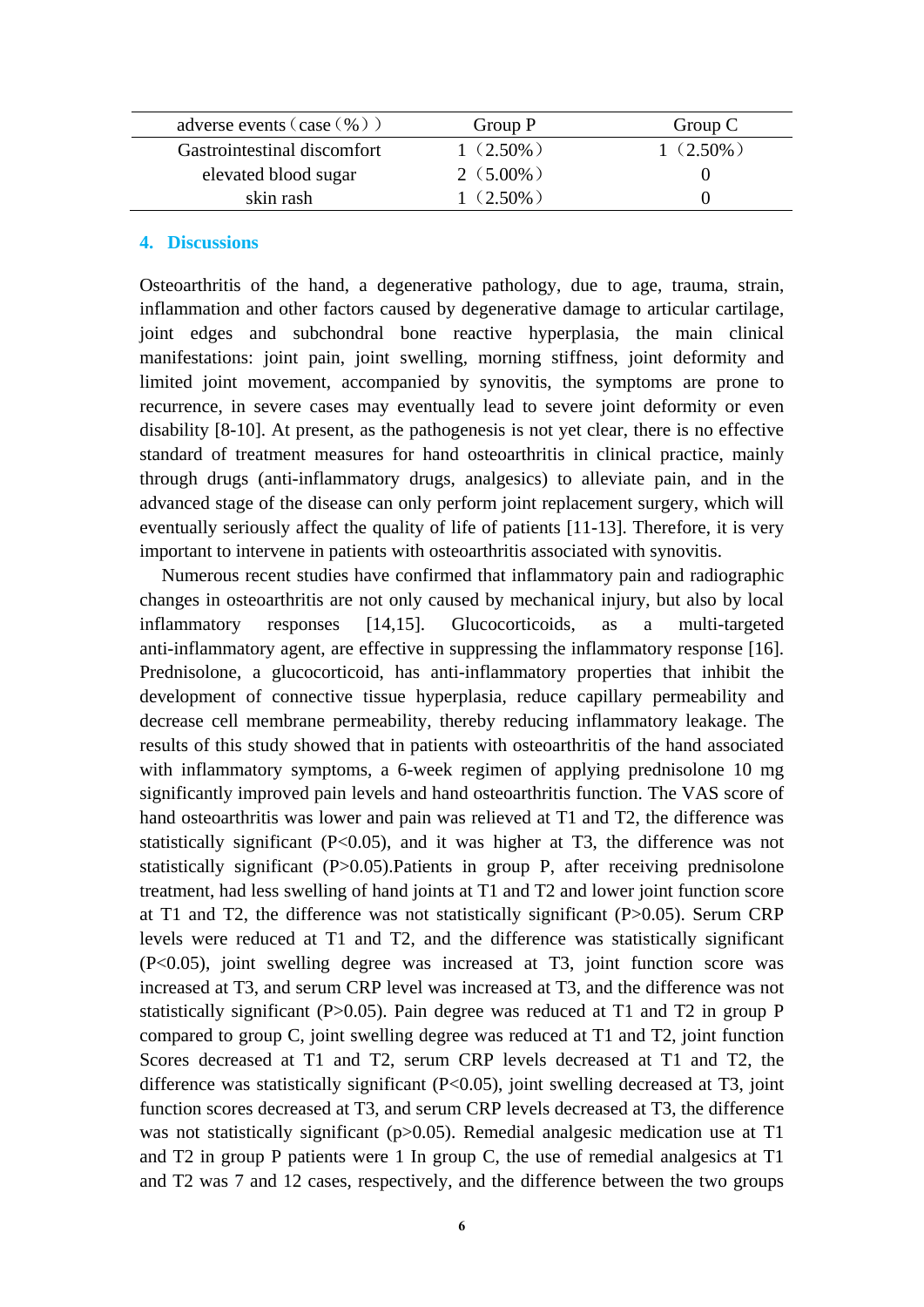was statistically significant (P<0.05). These results fully demonstrate the effectiveness of prednisolone during the 6-week treatment period, which works mainly by reducing the level of inflammation [17-19]. In group C, there was one case of gastrointestinal discomfort with an incidence of 2.50%, and in group P, there was one case of gastrointestinal discomfort with an incidence of 2.50%, two cases of elevated blood glucose with an incidence of 5.00%, and one case of rash with an incidence of 2.50%. There was no statistically significant difference in the occurrence of adverse events between the two groups (P>0.05). Long-term application of glucocorticoids may lead to serious complications such as osteoporosis [20-22]. The results of the present study found no serious adverse events with the prednisolone short-term treatment regimen, and these amply demonstrate that prednisolone short-term therapy is a safe treatment option. Although this study was conducted only in the special population of patients with osteoarthritis of the hand with synovitis, and whether the results can be extrapolated to other symptomatic patients remains to be investigated, it is useful for the targeted treatment of patients with osteoarthritis of the hand with synovitis.

In summary, the prednisolone 10 mg, 6-week regimen is safe and effective in patients with osteoarthritis of the hand associated with inflammatory symptoms. Short-term treatment with prednisolone can significantly improve the pain symptoms and reduce the synovitis reaction in patients with synovitis hand osteoarthritis, and there are no significant adverse events, effectively improving hand joint function.

#### **References**

- *[1] Bijlsma JW, Berenbaum F, Lafeber FP, et al. (2011) Osteoarthritis: an update with relevance for clinical practice. Lancet, 377(9783), 2115-2126.*
- *[2] Branco JC, Rodrigues AM, Gouveia N, et al. (2016) Prevalence of rheumatic and musculoskeletal diseases and their impact on health-related quality of life, physical function and mental health in Portugal: results from Epi Reuma Ptanational health survey. RMD Open, 2(1), 166-168.*
- *[3] RLiu, WDamman, M Reijnierse, et al. (2017) Bone marrow lesions on magnetic resonance imaging in hand osteoarthritis are associated with pain and interact with synovitis. Osteoarthritis and cartilage, 25(7): 1093-1099.*
- *[4] Qin J, Barbour KE, Murphy LB, et al. (2017) Lifetime risk of symptomatic hand osteoarthritis: the Johnston County osteoarthritis project. Arthritis Rheumatol, 69(6): 1204-1212.*
- *[5] Pham T, van der Heijde D, Altman RD, et al. (2004) OMERACT-OARSI initiative: Osteoarthritis Research Society International set of responder criteria for osteoarthritis clinical trials revisited. Osteoarthritis Cartilage, 12(5), 389-399.*
- *[6] Kvien TK, Fjeld E, Slatkowsky-Christensen B, et al. (2008) Efficacy and safety of a novel synergistic drug candidate, CRx-102, in hand osteoarthritis. Ann Rheum Dis, 67(7), 942-948.*
- *[7] Altman R*,*Alarcon G*,*Appelrouth D*,*et al. (1990) The American College of Rheumatology criteria for the classification and reporting of osteoarthritis of the hand. Arthritis Rheum, 33(2), 1601-1610.*
- *[8] Marshall M, Watt FE, Vincent TL, et al. (2018) Hand osteoarthritis: clinical phenotypes, molecular mechanisms and disease management. Nat Rev Rheumatol, 14(11), 641-656.*
- *[9] Kroon FPB, Carmona L, Schoones JW, et al. (2018) Efficacy and safety of non-pharmacological, pharmacological and surgical treatment for hand osteoarthritis: a systematic literature review*